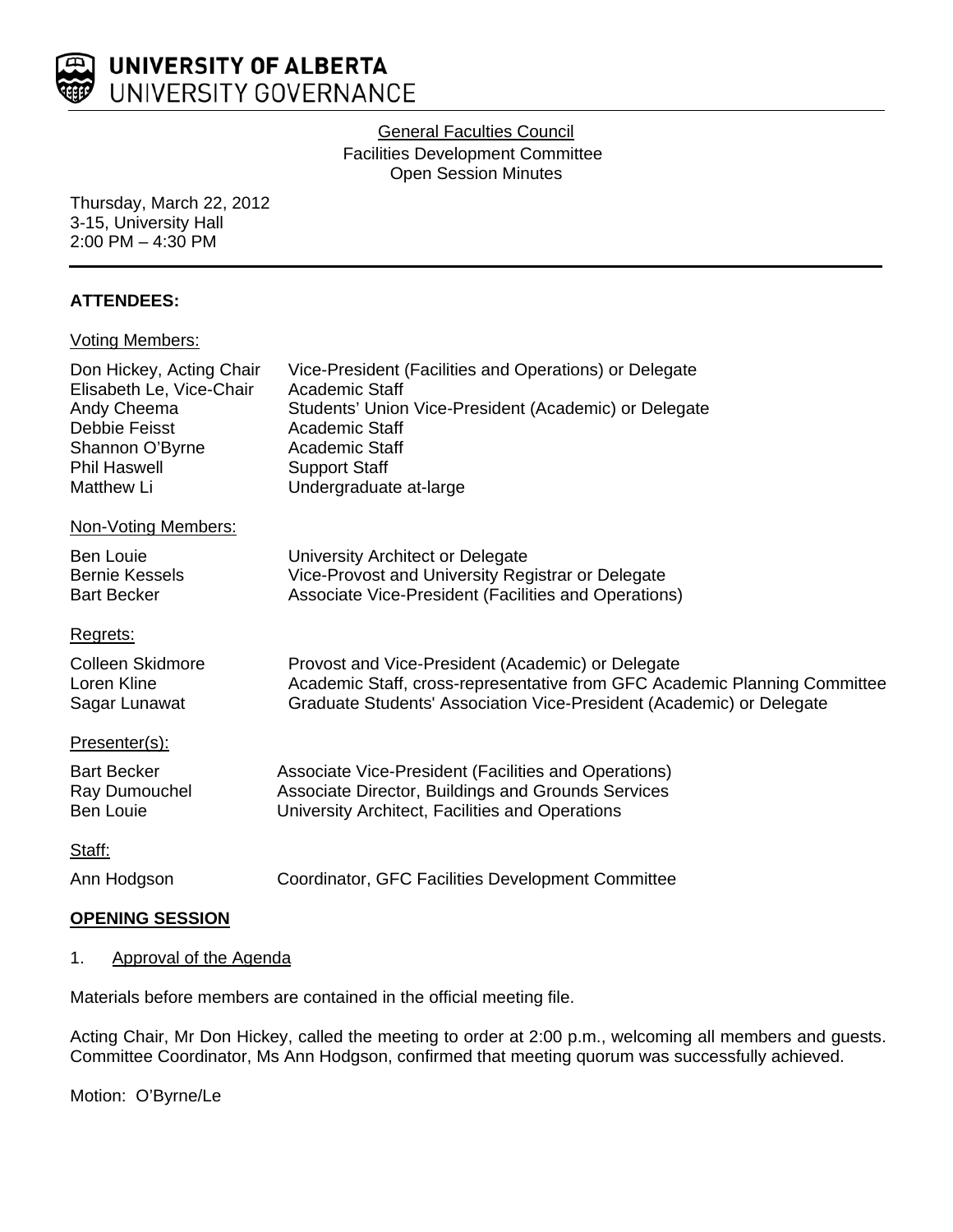THAT the GFC Facilities Development Committee approve the Agenda.

**CARRIED**

# 2. Approval of the Open Session Minutes of January 26, 2012

Materials before members are contained in the official meeting file.

Motion: Li/Becker

THAT the GFC Facilities Development Committee approve the Minutes of January 26, 2012.

**CARRIED**

## 3. Comments from the Chair

Acting Chair, Mr Don Hickey thanked Committee members for accommodating the adjusted meeting starttime, and provided a brief highlight of President Samarasekera's *"State of the University Address 2012",* which took place in advance of the GFC FDC meeting.

## **DISCUSSION ITEMS**

# 4. Appointment of Vice-Chair to GFC Facilities Development Committee

*Presenter:* Don Hickey, Vice-President (Facilities and Operations) or Delegate

*Purpose of the Proposal:* For discussion/information.

*Discussion:* 

Acting Chair, Don Hickey, formally announced that the GFC Executive Committee (March 5, 2012), accepted the recommendation of Dr Colleen Skidmore, Chair (GFC FDC), to appoint Professor Elisabeth Le, as Vice-Chair to the GFC Facilities and Development Committee for a term beginning immediately and ending June 30, 2013, concurrent to Professor Le's membership term. Vice-Chair Elisabeth Le, was congratulated and thanked by Mr Hickey and fellow committee members.

For agenda purposes, Mr Hickey stepped out of the Acting Chair, allowing for Vice-Chair Elisabeth Le to preside as Acting Chair in the absence of GFC FDC Chair, Dr Skidmore.

#### 5. Balmoral Repurposing – Exterior Landscaping Design Options

Materials before members are contained in the official meeting file.

*Presenters:* Bart Becker, Associate Vice-President (Facilities and Operations); Ray Dumouchel, Associate Director, Buildings and Grounds Services

*Purpose of the Proposal:* The Balmoral redevelopment project is a design-build fast track project that has had a number of submission / presentations to FDC for review, comment and approval. The exterior landscape package was set aside from the main project and is being managed separately by the University. As part of the community consultation process, the University has committed to taking design options to the community for input.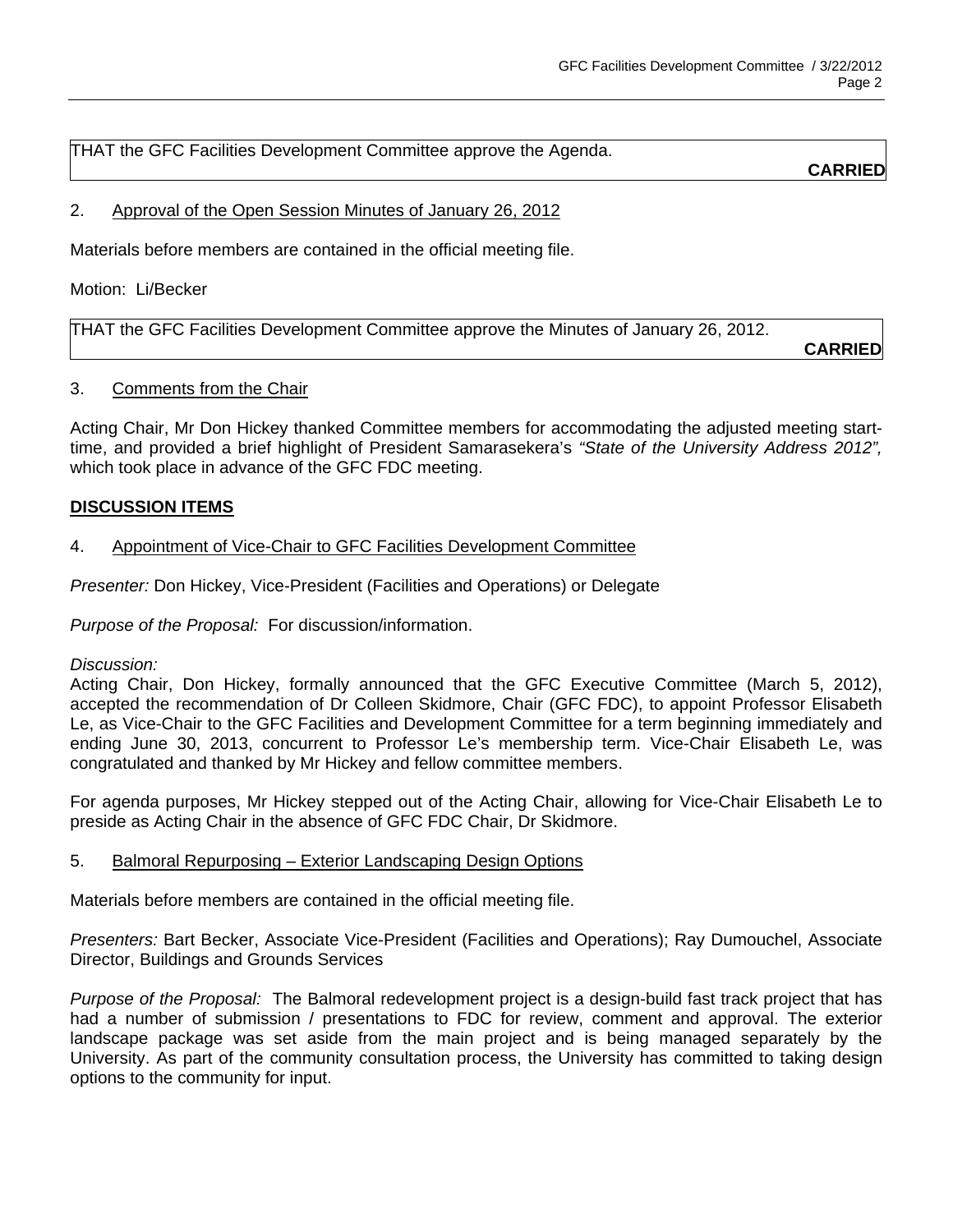The process planned for the exterior landscape development is Reviews and Approval: FDC – Balmoral Repurposing – Discussion, February 24, 2011 (completed) FDC - Balmoral Exterior Design Review, September 2011(completed) Belgravia Community Consultation, Balmoral Exterior Landscape Options, review and input from community, February 29, 2012 (completed) FDC - Landscape Design, Review , March 22, 2012 Belgravia Community Meeting, April 2012 FDC - Balmoral Landscape Design, Approval – May 24, 2012

Construction: Issue for bids early summer 2012 Site work commence August / September 2012 Project completion fall 2012

#### *Discussion:*

Acting Chair, Elisabeth Le, invited Bart Becker to introduce the Balmoral Repurposing – Exterior Landscaping Design Options report. Mr Becker reported that on February 29, 2012, Facilities and Operations held a Belgravia community consultation session for the review of three design options. Three options were developed by Facilities and Operations to present and facilitate questions and input from community members. Ray Dumouchel joined Bart Becker in identifying Option 1 as the design preferred overall by community members; noting that the community feedback centered on Option 1 is now reflected as design Option 1A. The Acting Chair invited Committee members to consider design Option 1A, and provide feedback.

Mr Dumouchel and Mr Becker responded to a variety of questions, including a question regarding an estimation of a project schedule. Mr Dumouchel estimated that the end target is Fall 2012, with Spring 2013 targeted as a completion date, adding that Facilities and Operations staff continue to work with constituents on interior construction items.

Mr Becker reported that Facilities and Operations, moving forward with design planning, will provide Belgravia community members with a final design plan for their review and consultation, well in advance of the May/June GFC FDC meeting. Mr Becker indicated to Committee members, that throughout the community consultation process, he has received full consensus of the design plans, and full support expressed by the community to continue consultations, leading to the design approval.

Acting Chair, Elisabeth Le, thanked Ray Dumouchel and Bart Becker for a detailed presentation that was well-received by members of GFC FDC.

## 6. Facilities Alteration Requests (FAR) 2012-2013 Approved Project List

Materials before members are contained in the official meeting file.

*Presenters:* Bart Becker, Associate Vice-President (Facilities and Operations); Ben Louie, University **Architect** 

*Purpose of the Proposal:* To provide GFC FDC the 2012-2013 FAR Approved Project List for information purposes.

#### *Discussion:*

Acting Chair, Elisabeth Le, invited Bart Becker to introduce the 2012-2013 FAR Approved Project List, in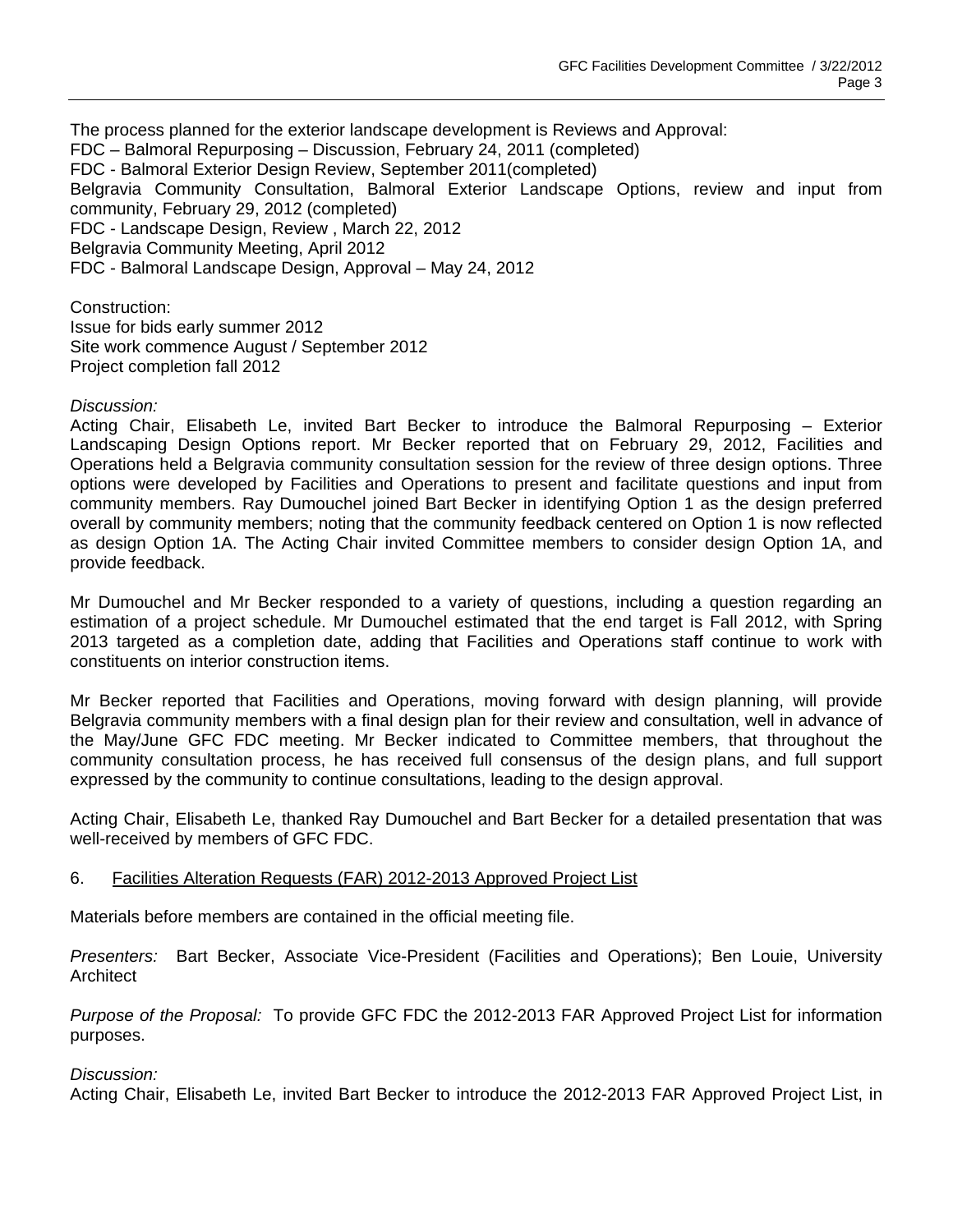the absence of Dr Colleen Skidmore. Mr Becker provided a brief summary of the University's process around IMP funding to FAR, generating central funding intended for functional renewal; renovation and upgrade, of smaller projects around campus, deemed by Faculties as renewal. There is a \$200-\$300,000 FAR range cap to distribute across faculties. Facilities and Operations works in conjunction with the Provost's Office during the FAR funding approval process.

Ben Louie teamed with Bart Becker to outline how the University Architect's Office (UAO) collaborates with each Faculty to understand the impact and cost of the "life of the facility"; and, in consideration of the funding envelope, the UAO will make recommendations to the Provost's Office. Mr Louie indicated that the FAR Program begins annually in the fall (2011) for activities approved in the 2012-13. Report of decisions and approvals are brought before GFC FDC members annually, as information for discussion purposes.

Ben Louie and Bart Becker reviewed the FAR 2012-13 Approved Project List in detail with the Committee by outlining each Faculty's funding decision and summarizing the project/function that was funded. Mr Becker invited questions and feedback from Committee Members. Mr Louie responded to a member's question on how projects are priorized. In response, Mr Louie advised that work is completed in collaboration with the faculty in terms of their priorities, issues and needs; adding that Facilities and Operations meets with the Provost's Office to consider options available, as well as to review funding aspects. Mr Louie advised that the majority of campus projects (renovations and construction) typically begin in the summer months, and on occasion can take up to two years to complete; depending on complexity.

Acting Chair, Elisabeth Le, thanked Bart Becker and Ben Louie for an informative overview and report.

## 7. Projects Update from the Associate Vice-President (Facilities and Operations)

There were no documents.

*Presenter:* Bart Becker, Associate Vice-President (Facilities and Operations)

*Purpose of the Proposal:* For discussion/information.

## *Discussion:*

As part of a regular reporting item, the Acting Chair invited Mr Bart Becker to verbally update the committee on the University's major capital, renewal and renovation projects that are active, and/or are nearing completion. In a brief overview, Mr Becker highlighted the following projects:

- Section 8 (Housing Projects)
- Physical Activity and Wellness Centre (PAW)
- Universiade Pavilion (Butterdome)
- Innovation Centre for Engineering (ICE)
- Camrose Performing Arts Centre (CPAC)
- Founders Hall (Augustana Campus)

## 8. Question Period

A question was raised by a committee member, with respect to the Students' Union Council's recently approved student referendum, supporting the creation of a dedicated fee to fund renovations to Students' Union facilities. GFC FDC expressed an interest in receiving details on the renovation project at a future